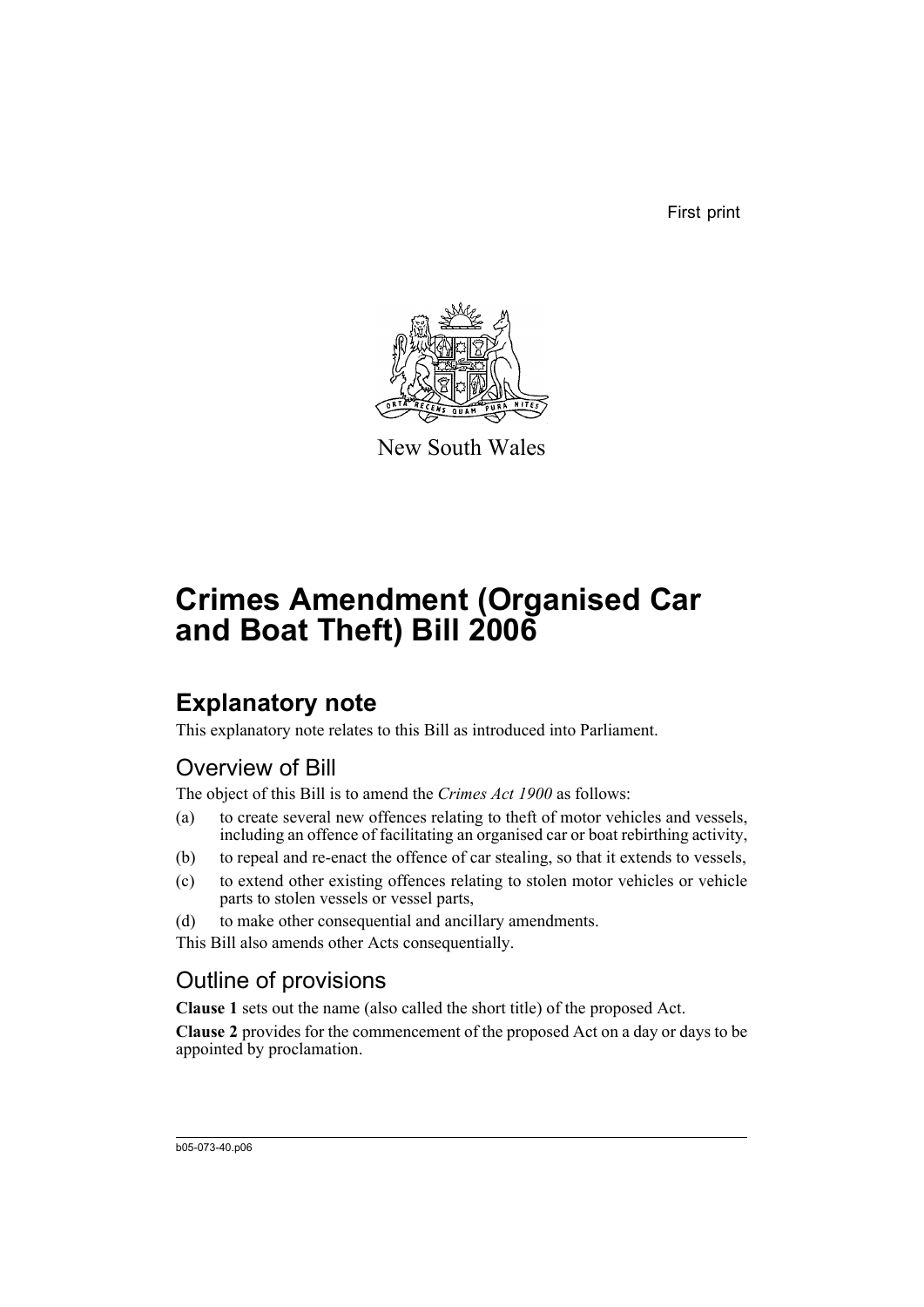Explanatory note

**Clause 3** is a formal provision that gives effect to the amendments to the *Crimes Act 1900* set out in Schedule 1.

**Clause 4** is a formal provision that gives effect to the amendments to the Acts specified in Schedule 2.

**Clause 5** provides for the repeal of the proposed Act after all the amendments made by the proposed Act have commenced. Once the amendments have commenced the proposed Act will be spent and section 30 of the *Interpretation Act 1987* provides that the repeal of an amending Act does not affect the amendments made by that Act.

### **Schedule 1 Amendment of Crimes Act 1900**

#### **New offences relating to car and boat rebirthing activities**

**Schedule 1 [4]** repeals the offence of car stealing under section 154AA of the *Crimes Act 1900*. The offence is re-enacted in a new Subdivision that contains a series of new offences relating to the theft of cars, and extends to vessels. **Schedule 1 [9] and [12]** are consequential amendments.

**Schedule 1 [7]** provides for the new Subdivision (proposed sections 154E–154J).

Proposed section 154E sets out the definitions that apply to the new offences, including definitions of *motor vehicle*, *vessel* and *unique identifier*.

*Motor vehicle* is defined in a manner that is consistent with the current definition under section 154AA of the Act (the provisions of which have been transferred to the new Subdivision). *Vessel* has the same meaning as it has in the *Marine Safety Act 1998*.

A *unique identifier* means any numbers, letters, symbols or other identification information:

- (a) marked on or attached to a motor vehicle or vessel, or a part of a motor vehicle or vessel, or
- (b) marked on a thing that is designed to be attached to a motor vehicle or vessel, or a part of the motor vehicle or vessel, or
- (c) stored in electronic form in a part of a motor vehicle or vessel,

for the primary purpose of:

- (d) enabling a particular motor vehicle, vessel or part to be distinguished from all other motor vehicles, vessels or parts (including by enabling a part to be identified as a part of a particular motor vehicle or vessel), or
- (e) identifying different motor vehicle or vessel production batches (including by enabling a part to be identified as a part of a motor vehicle or vessel of a particular production batch).

Proposed section 154F replaces the existing offence for stealing a motor vehicle under section 154AA of the *Crimes Act 1900* with a comprehensive offence that applies to both motor vehicles and vessels.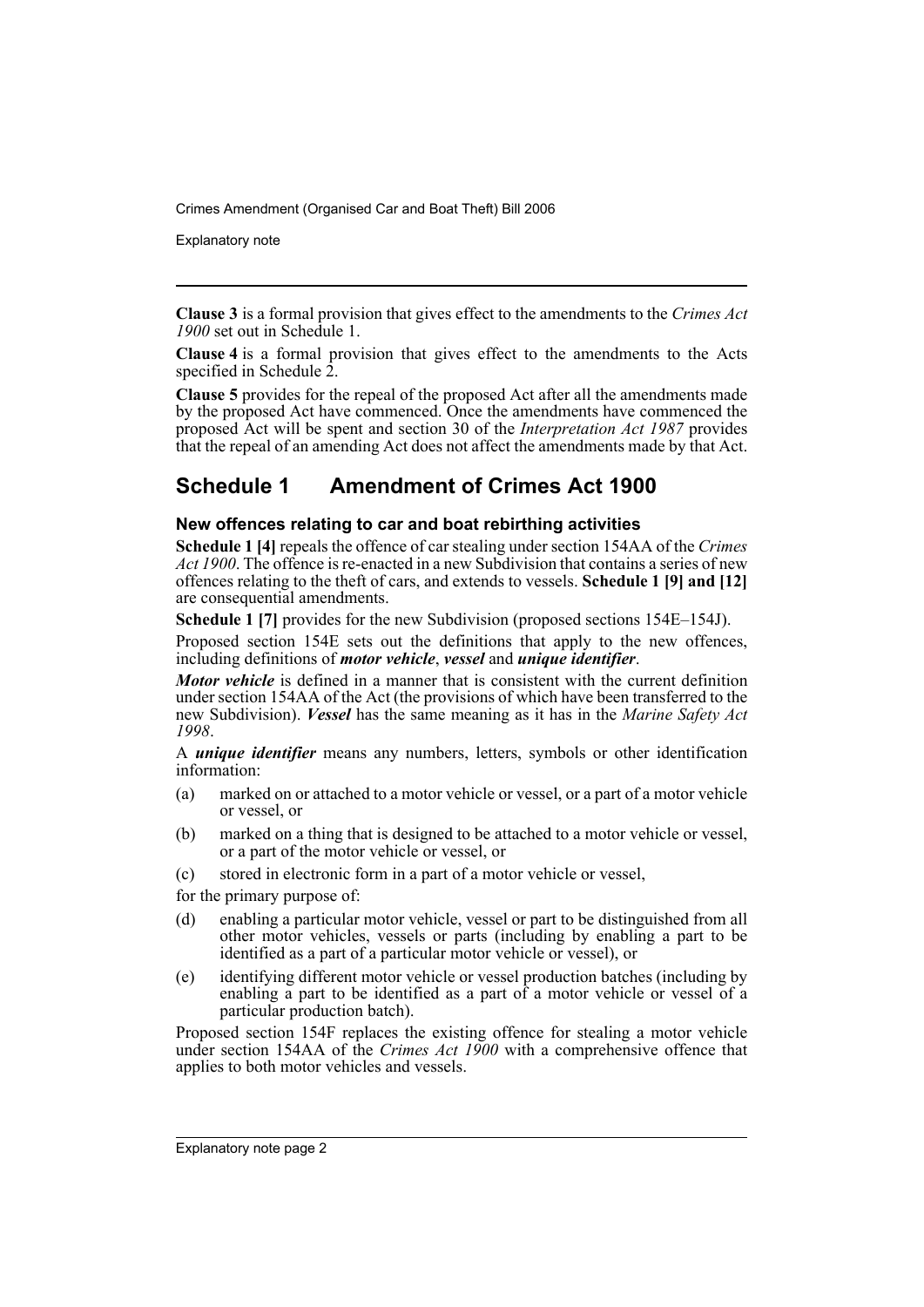Explanatory note

Proposed section 154G provides for the new offence of knowingly facilitating a car or boat rebirthing activity that is carried out on an organised basis. The offence carries a maximum penalty of imprisonment for 14 years. A *car or boat rebirthing activity* is an activity that involves one or more of the following:

- (a) the stealing of a motor vehicle or vessel or the receiving of a stolen motor vehicle or stolen vessel,
- (b) the interference with a motor vehicle or vessel, or a part of a motor vehicle or vessel, or a unique identifier, for the purpose of disguising or concealing the fact that a motor vehicle or vessel, or any part of a motor vehicle or vessel, is stolen,
- (c) the affixing of stolen parts to a motor vehicle or vessel,
- (d) the interference with a unique identifier, being a unique identifier that wholly or partly identifies a motor vehicle or vessel for registration under a law of any jurisdiction, for the purpose of disguising or misrepresenting the identity of a motor vehicle or vessel,
- (e) the registration of a stolen motor vehicle or stolen vessel, or of a motor vehicle or vessel that has had stolen parts affixed to it,
- (f) the supply of, or offering to supply, a stolen motor vehicle or stolen vessel.

What it means to *facilitate* a car or boat rebirthing activity is defined broadly. It includes taking any step that is a part of the activity, providing finance or providing premises used in connection with the activity.

For the purposes of the new offence, a car or boat rebirthing activity is considered to be carried out on an *organised basis* if:

- (a) it is planned, organised, structured or otherwise carried out in such a manner as to indicate that the activity is carried out on more than one occasion and involves more than one participant, and
- (b) it is carried out for profit or gain.

Proposed section 154H contains a number of other new offences relating to improperly interfering with, copying, making or using identification information marked on, attached to, or stored in a motor vehicle or vessel for the purpose of distinguishing it from other motor vehicles or vessels. The offence carries a maximum penalty of imprisonment for 7 years. This offence extends to such conduct as dishonestly making a unique identifier, or knowingly inducing another person to accept information attached to a motor vehicle or vessel as a genuine unique identifier for the motor vehicle or vessel when it is not.

Proposed section 154I contains a new offence of dishonestly having possession of a motor vehicle or vessel, or a part of a motor vehicle or vessel, that has a unique identifier that has been interfered with. It carries a maximum penalty of imprisonment for 5 years.

Proposed section 154J contains a new offence of being in possession of a vehicle identification plate that is not attached to the vehicle to which it relates. It carries a maximum penalty of imprisonment for 5 years.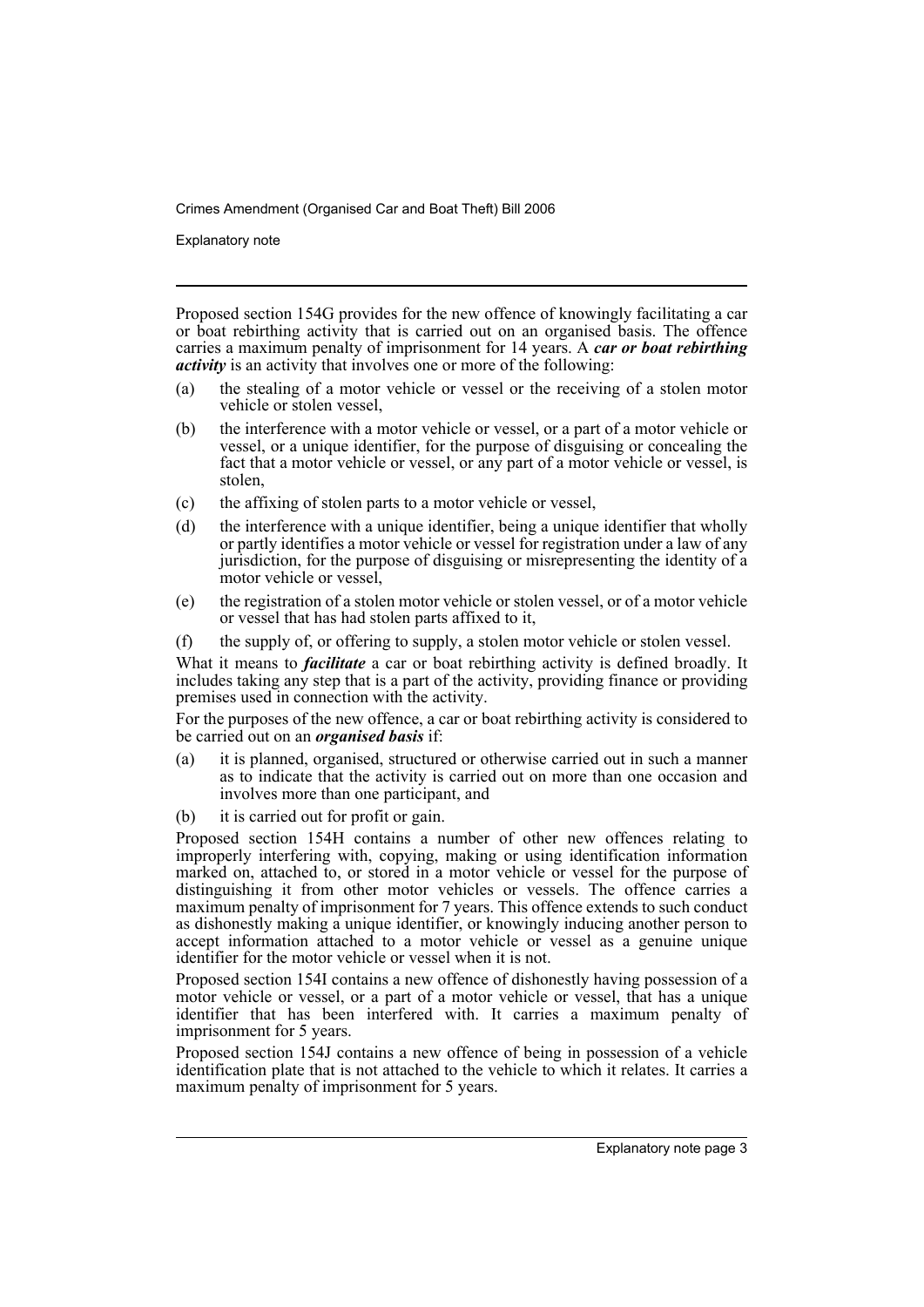Explanatory note

#### **Extension of offences relating to taking of vehicles to vessels**

Section 154C of the *Crimes Act 1900* provides for the offence known as "car-jacking". The offence involves taking a motor vehicle with assault, or taking a motor vehicle when a person is in it or on it, and carries a maximum penalty of imprisonment for 10 years (or 14 years in circumstances of aggravation). **Schedule 1 [5]** extends this offence to similar conduct involving the taking of a vessel (within the meaning of the *Marine Safety Act 1998*). **Schedule 1 [6]** is a consequential amendment.

Sections 188 and 527C of the *Crimes Act 1900* provide for the offences of receiving or disposing of stolen property, or being in possession of property that may be reasonably suspected to have been stolen. These offences apply to receiving, disposing of or being in possession of a stolen part of a motor vehicle (as well as to receiving, disposing of or being in possession of a stolen motor vehicle). At common law, property in a stolen part of a motor vehicle does not pass to the owner of another vehicle by reason of it being affixed to the vehicle. Accordingly, these offences extend to a situation in which a person receives, disposes of or is in possession of a motor vehicle that has stolen parts attached to it.

If the stolen property is a motor vehicle or motor vehicle part, the maximum penalty for the offence of receiving or disposing of stolen property (under section 188) increases from 10 years imprisonment to 12 years imprisonment. **Schedule 1 [8]** extends this higher penalty to cases where the stolen property is a vessel or part of a vessel (within the meaning of the *Marine Safety Act 1998*). **Schedule 1 [10]** is a consequential amendment.

Under section 527C of the *Crimes Act 1900* (the summary offence of being unlawfully in possession of property that may be reasonably suspected to have been stolen), the maximum penalty for the offence is 6 months imprisonment, or fine of up to \$550, or both. However, a higher maximum penalty of imprisonment for 1 year, or fine of \$1,100, or both, applies if the property concerned is a motor vehicle or motor vehicle part. **Schedule 1** [11] extends this higher penalty to cases where the property involved is a vessel (within the meaning of the *Marine Safety Act 1998*) or part of a vessel. **Schedule 1 [14]** is a consequential amendment.

**Schedule 1 [1]** removes a definition of *vessel* from the *Crimes Act 1900* that is inconsistent with how vessel is defined in the new provisions. **Schedule 1 [2], [3], [13] and [15]** are consequential amendments.

#### **Schedule 2 Consequential amendments**

The amendments to the *Bail Act 1978*, the *Motor Dealers Act 1974* and the *Motor Vehicle Repairs Act 1980* set out in **Schedule 2.1, 2.3 and 2.4** are consequential on the repeal and re-enactment of section 154AA of the *Crimes Act 1900* by **Schedule 1 [4] and [7]**.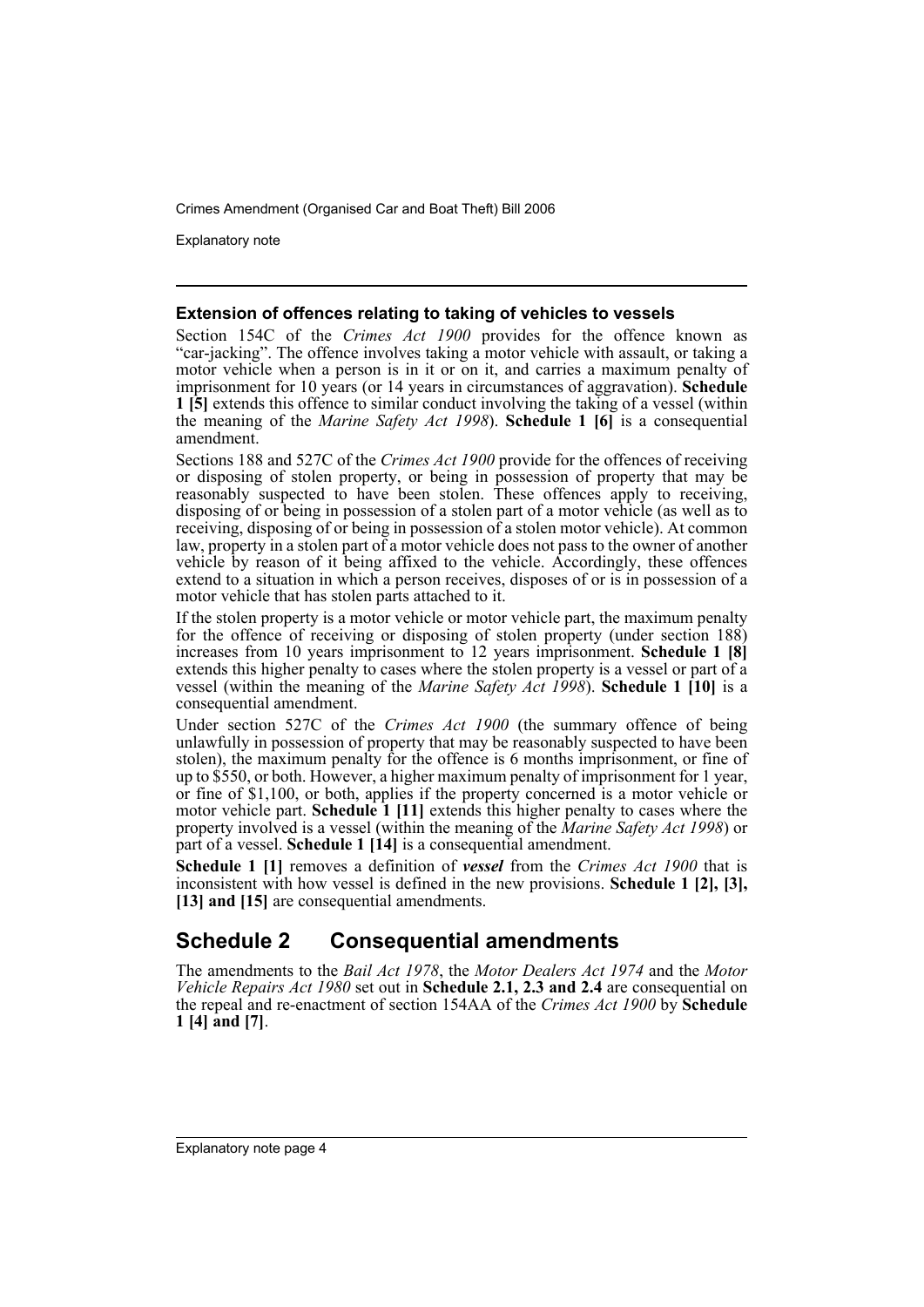Explanatory note

The amendment to the *Criminal Procedure Act 1986* set out in **Schedule 2.2 [1]** ensures that the offence of car stealing which is repealed and re-enacted by the Bill (and extended to vessels) continues to be triable summarily unless the prosecutor or the person charged elects otherwise.

The amendment to the *Criminal Procedure Act 1986* set out in **Schedule 2.2 [2]** ensures that the new offences relating to car and vessel rebirthing in **Schedule 1 [7]** (except the offence of facilitating organised car or boat rebirthing activities) are triable summarily unless the prosecutor elects otherwise.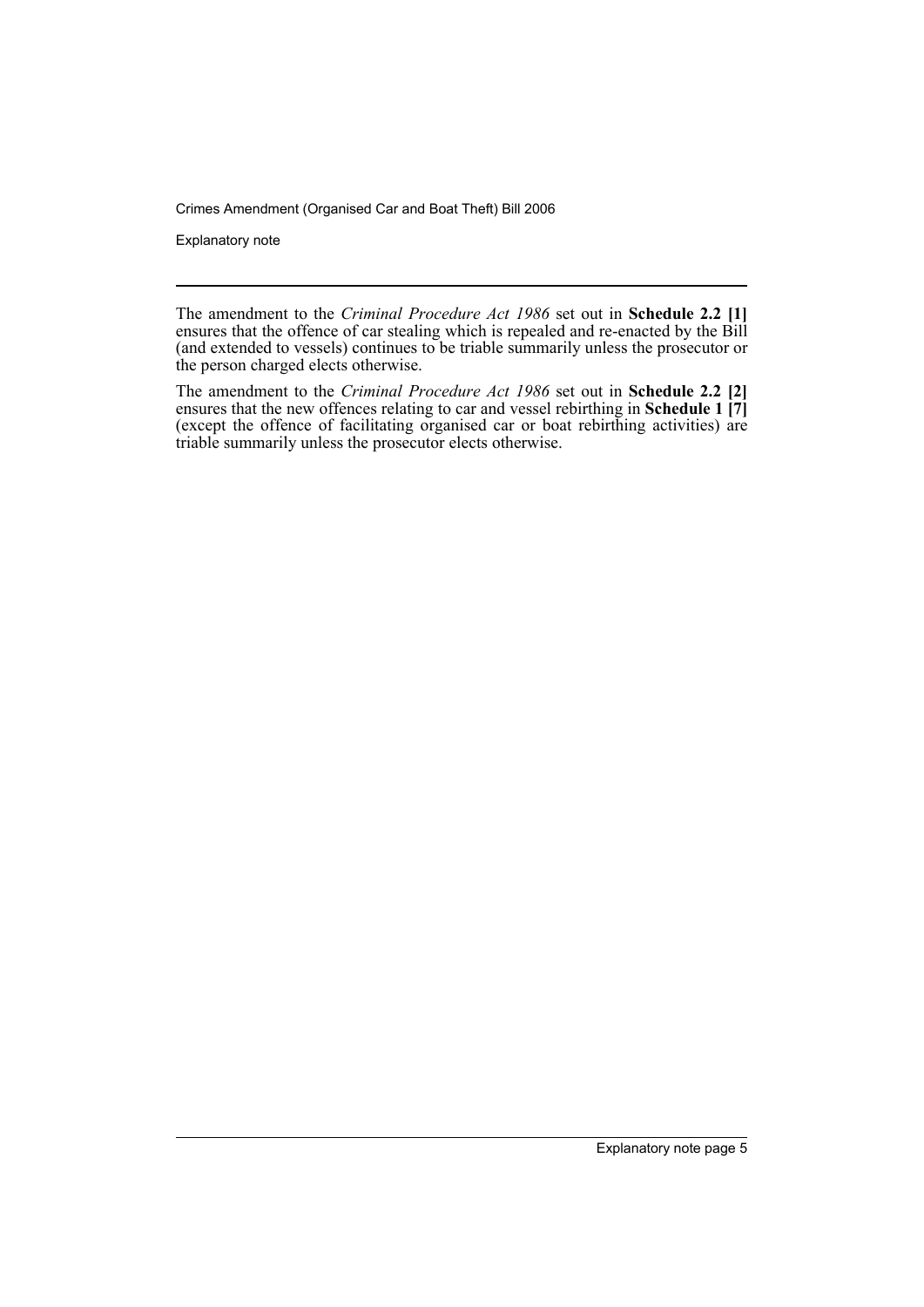Explanatory note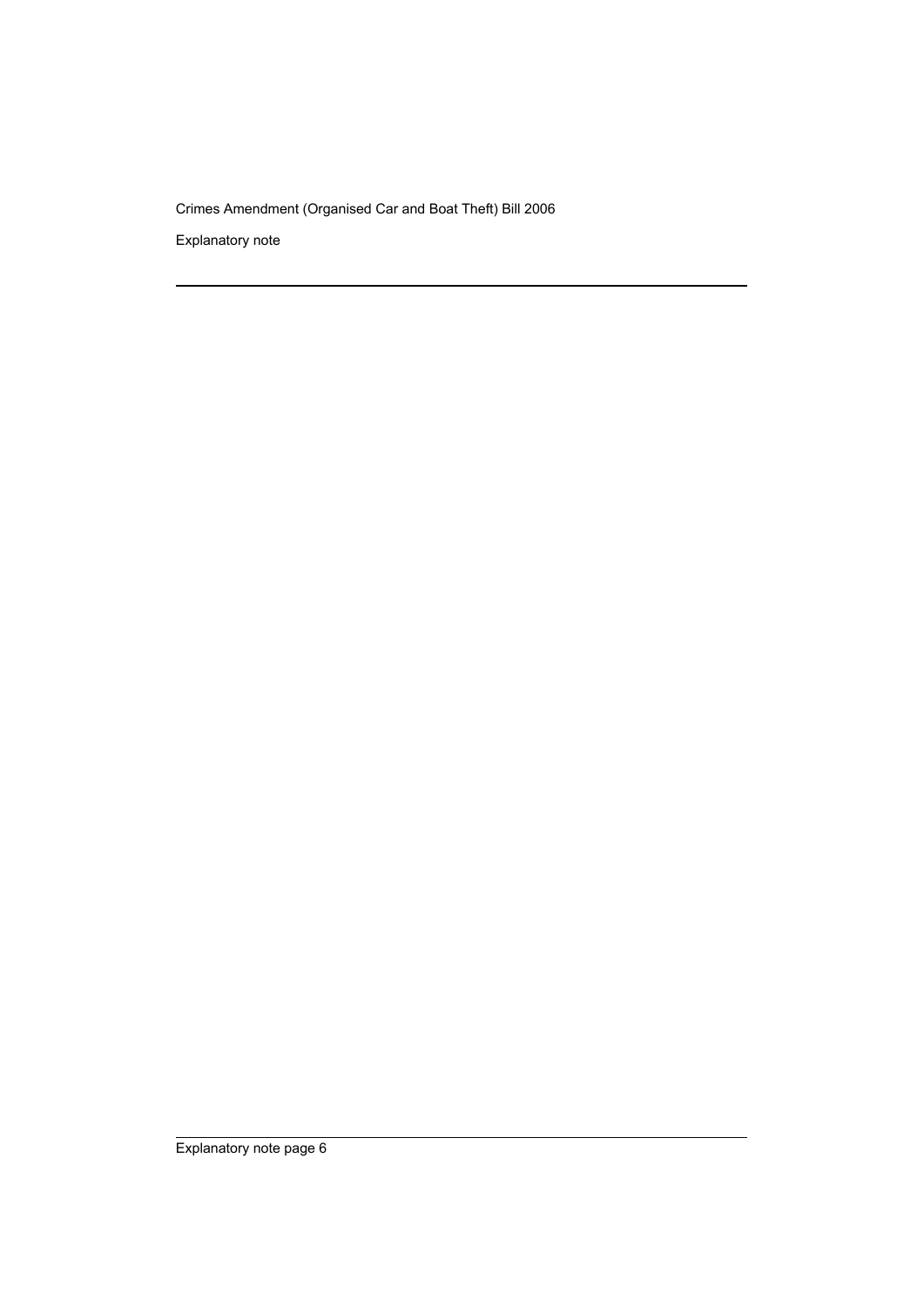First print



New South Wales

# **Crimes Amendment (Organised Car and Boat Theft) Bill 2006**

## **Contents**

|            |                                         | Page |
|------------|-----------------------------------------|------|
| 1          | Name of Act                             |      |
|            | Commencement                            | 2    |
| 3          | Amendment of Crimes Act 1900 No 40      | 2    |
| 4          | Consequential amendments                | 2    |
| 5          | Repeal of Act                           |      |
|            | Schedule 1 Amendment of Crimes Act 1900 | 3    |
| Schedule 2 | Consequential amendments                | 10   |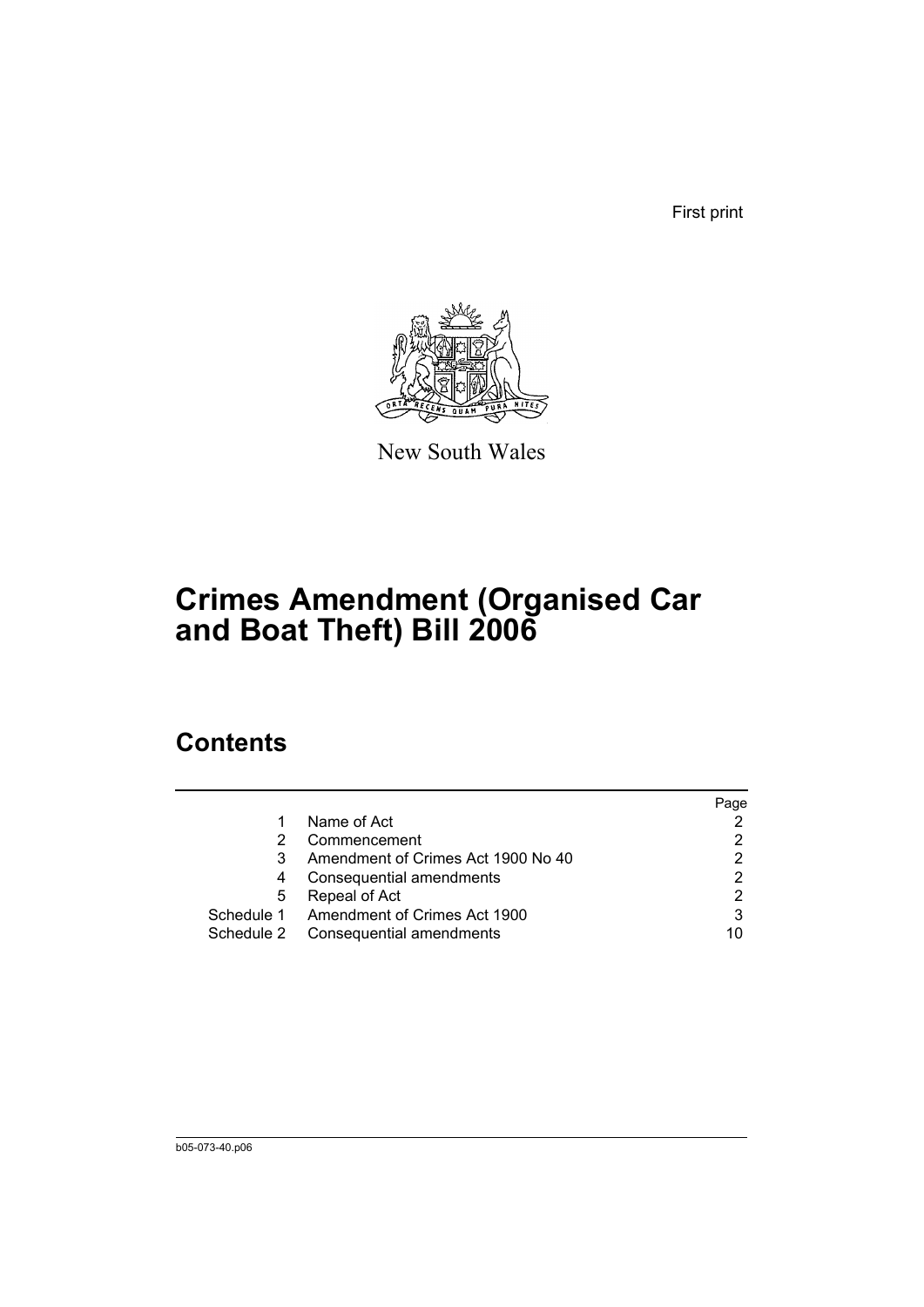Contents

Page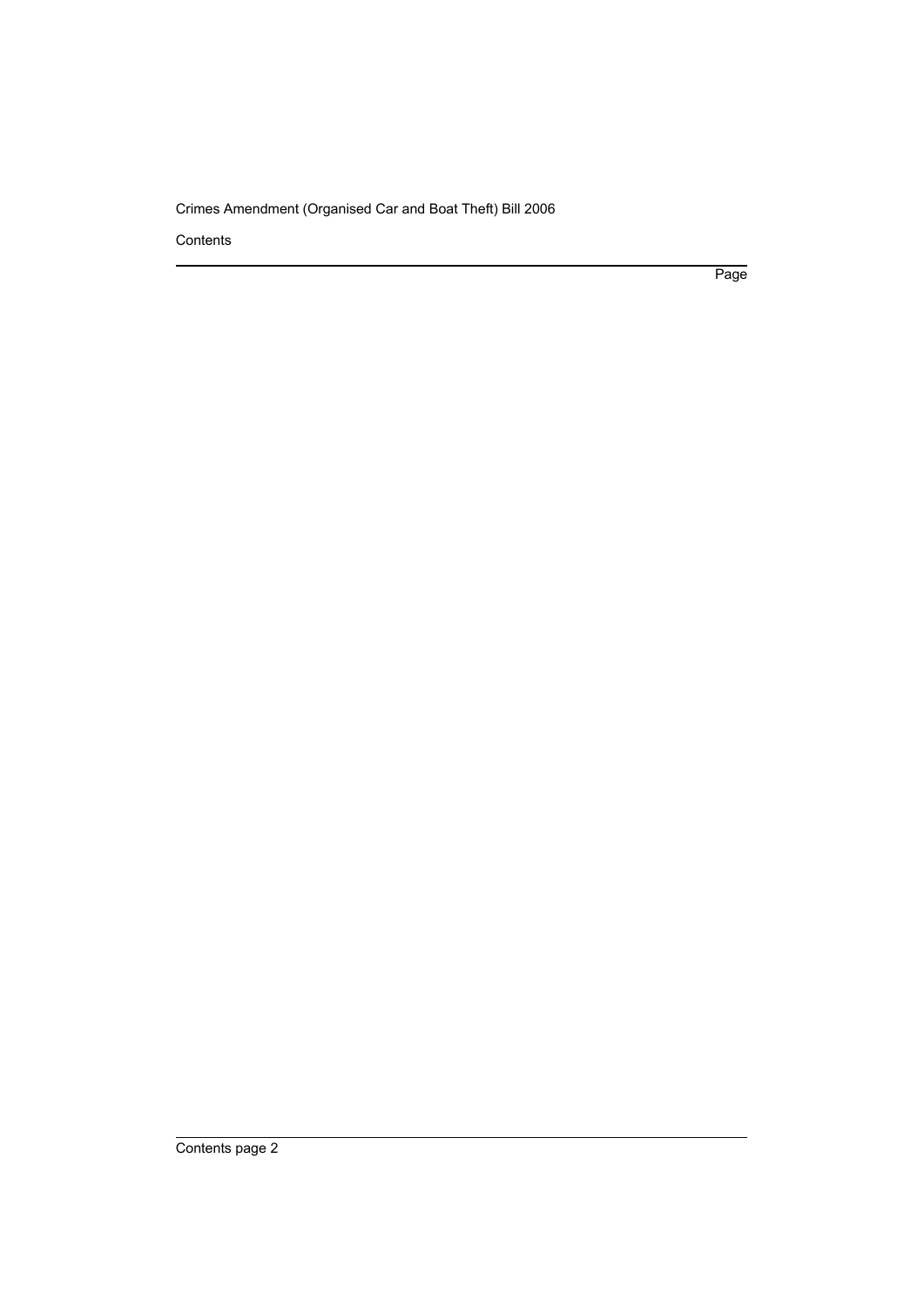

New South Wales

## **Crimes Amendment (Organised Car and Boat Theft) Bill 2006**

No , 2006

#### **A Bill for**

An Act to amend the *Crimes Act 1900* to make further provision with respect to theft of motor vehicles and vessels, and their parts; to amend other Acts consequentially; and for other purposes.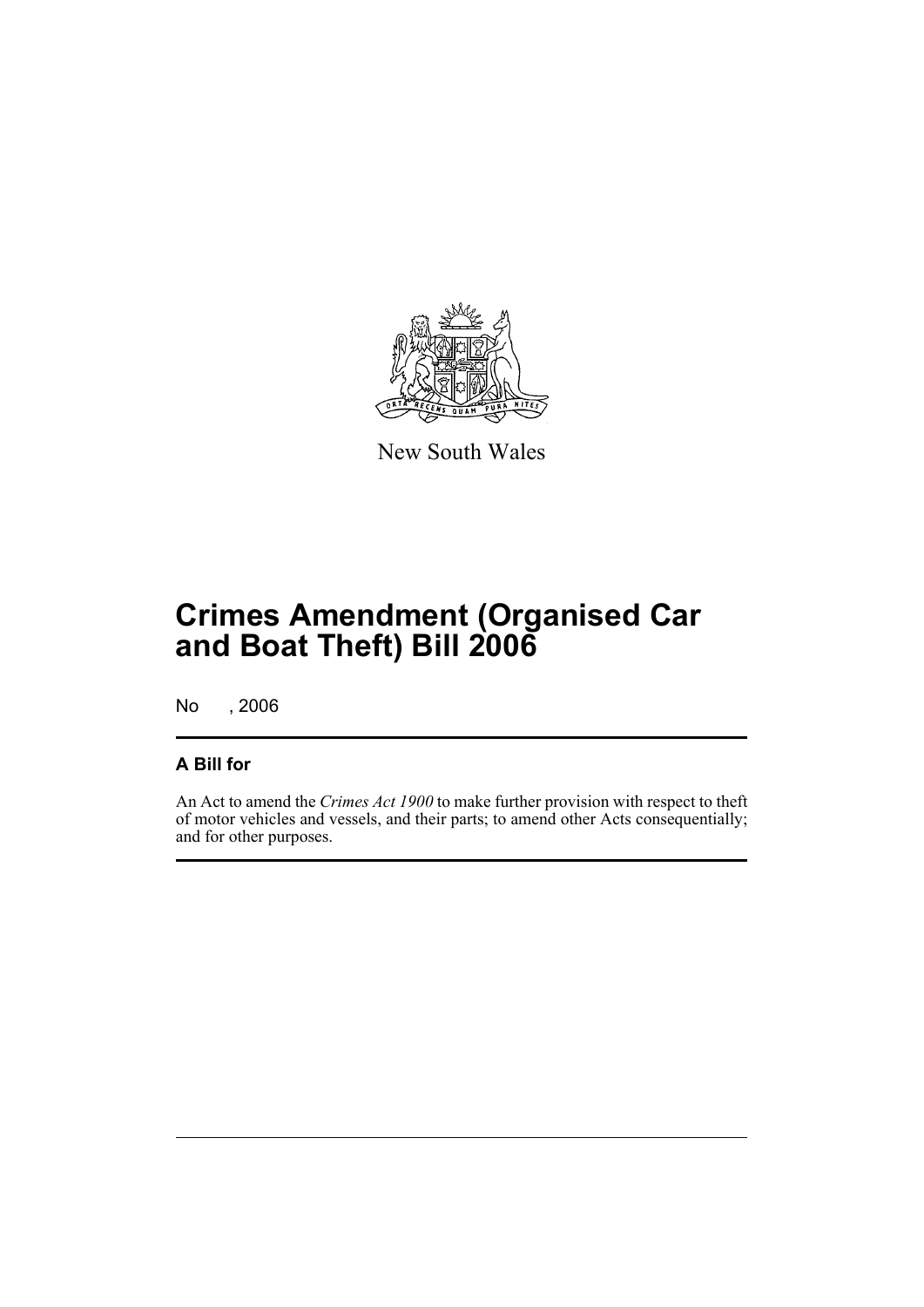|             |     | The Legislature of New South Wales enacts:                                                                                                                | 1              |
|-------------|-----|-----------------------------------------------------------------------------------------------------------------------------------------------------------|----------------|
| 1           |     | Name of Act                                                                                                                                               | 2              |
|             |     | This Act is the Crimes Amendment (Organised Car and Boat Theft)<br>$Act\,2006$ .                                                                          | 3<br>4         |
| $\mathbf 2$ |     | Commencement                                                                                                                                              | 5              |
|             |     | This Act commences on a day or days to be appointed by proclamation.                                                                                      | 6              |
| 3           |     | Amendment of Crimes Act 1900 No 40                                                                                                                        | $\overline{7}$ |
|             |     | The <i>Crimes Act 1900</i> is amended as set out in Schedule 1.                                                                                           | 8              |
| 4           |     | <b>Consequential amendments</b>                                                                                                                           | 9              |
|             |     | The Acts specified in Schedule 2 are amended as set out in that<br>Schedule.                                                                              | 10<br>11       |
| 5           |     | <b>Repeal of Act</b>                                                                                                                                      | 12             |
|             | (1) | This Act is repealed on the day following the day on which all of the<br>provisions of this Act have commenced.                                           | 13<br>14       |
|             | (2) | The repeal of this Act does not, because of the operation of section 30<br>of the <i>Interpretation Act 1987</i> , affect any amendment made by this Act. | 15<br>16       |
|             |     |                                                                                                                                                           |                |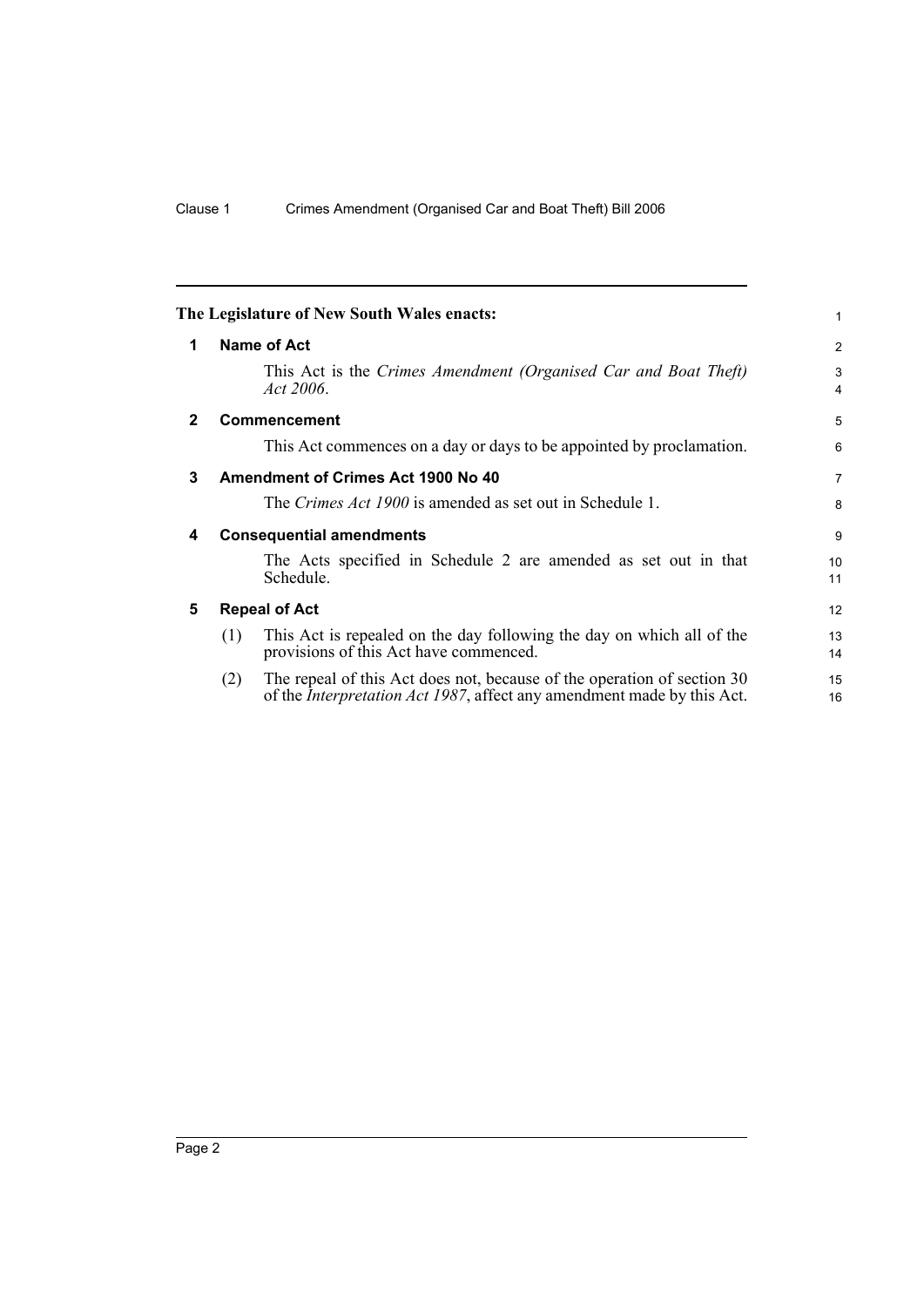Amendment of Crimes Act 1900 Schedule 1

|       | <b>Schedule 1</b> |                                    | <b>Amendment of Crimes Act 1900</b>                        |                                                                                                                     | $\mathbf{1}$   |
|-------|-------------------|------------------------------------|------------------------------------------------------------|---------------------------------------------------------------------------------------------------------------------|----------------|
|       |                   |                                    |                                                            | (Section 3)                                                                                                         | 2              |
| [1]   |                   | <b>Section 4 Definitions</b>       |                                                            |                                                                                                                     | 3              |
|       |                   |                                    | Omit the definition of <i>Vessel</i> from section $4(1)$ . |                                                                                                                     | $\overline{4}$ |
| [2]   |                   |                                    |                                                            | Section 114 Being armed with intent to commit indictable offence                                                    | 5              |
|       |                   |                                    | Omit ", whether decked or undecked" from section 114 (2).  |                                                                                                                     | 6              |
| $[3]$ |                   |                                    | Section 154A Taking a conveyance without consent of owner  |                                                                                                                     | $\overline{7}$ |
|       |                   |                                    | Omit ", whether decked or undecked" from section 154A (2). |                                                                                                                     | 8              |
| [4]   |                   |                                    | <b>Section 154AA Car stealing etc</b>                      |                                                                                                                     | 9              |
|       |                   | Omit the section.                  |                                                            |                                                                                                                     | 10             |
| [5]   |                   | occupant on board                  |                                                            | Section 154C Taking motor vehicle or vessel with assault or with                                                    | 11<br>12       |
|       | $154C(1)$ .       |                                    |                                                            | Insert "or vessel" after "motor vehicle" wherever occurring in section                                              | 13<br>14       |
| [6]   |                   | <b>Section 154C (3)</b>            |                                                            |                                                                                                                     | 15             |
|       |                   | Insert in alphabetical order:      |                                                            |                                                                                                                     | 16             |
|       |                   |                                    | <i>drive</i> includes operate.                             |                                                                                                                     | 17             |
|       |                   | Act 1998.                          |                                                            | <b>vessel</b> means a vessel within the meaning of the <i>Marine Safety</i>                                         | 18<br>19       |
| [7]   |                   |                                    | Part 4, Division 1, Subdivision 5A                         |                                                                                                                     | 20             |
|       |                   | <b>Insert after Subdivision 5:</b> |                                                            |                                                                                                                     | 21             |
|       |                   | <b>Subdivision 5A</b>              | and vessels                                                | Offences relating to theft of motor vehicles                                                                        | 22<br>23       |
|       | 154E              | <b>Definitions</b>                 |                                                            |                                                                                                                     | 24             |
|       |                   | (1)                                | In this Subdivision:                                       |                                                                                                                     | 25             |
|       |                   |                                    | conceal or add anything to the thing.                      | <i>interfere</i> with a thing includes alter, deface, remove, obliterate,                                           | 26<br>27       |
|       |                   |                                    | <i>motor vehicle</i> means:                                |                                                                                                                     | 28             |
|       |                   | (a)                                | the motor intended to form part of it), or                 | a motor vehicle within the meaning of the Road Transport<br>(General) Act 2005 (whether or not the vehicle contains | 29<br>30<br>31 |
|       |                   |                                    |                                                            |                                                                                                                     |                |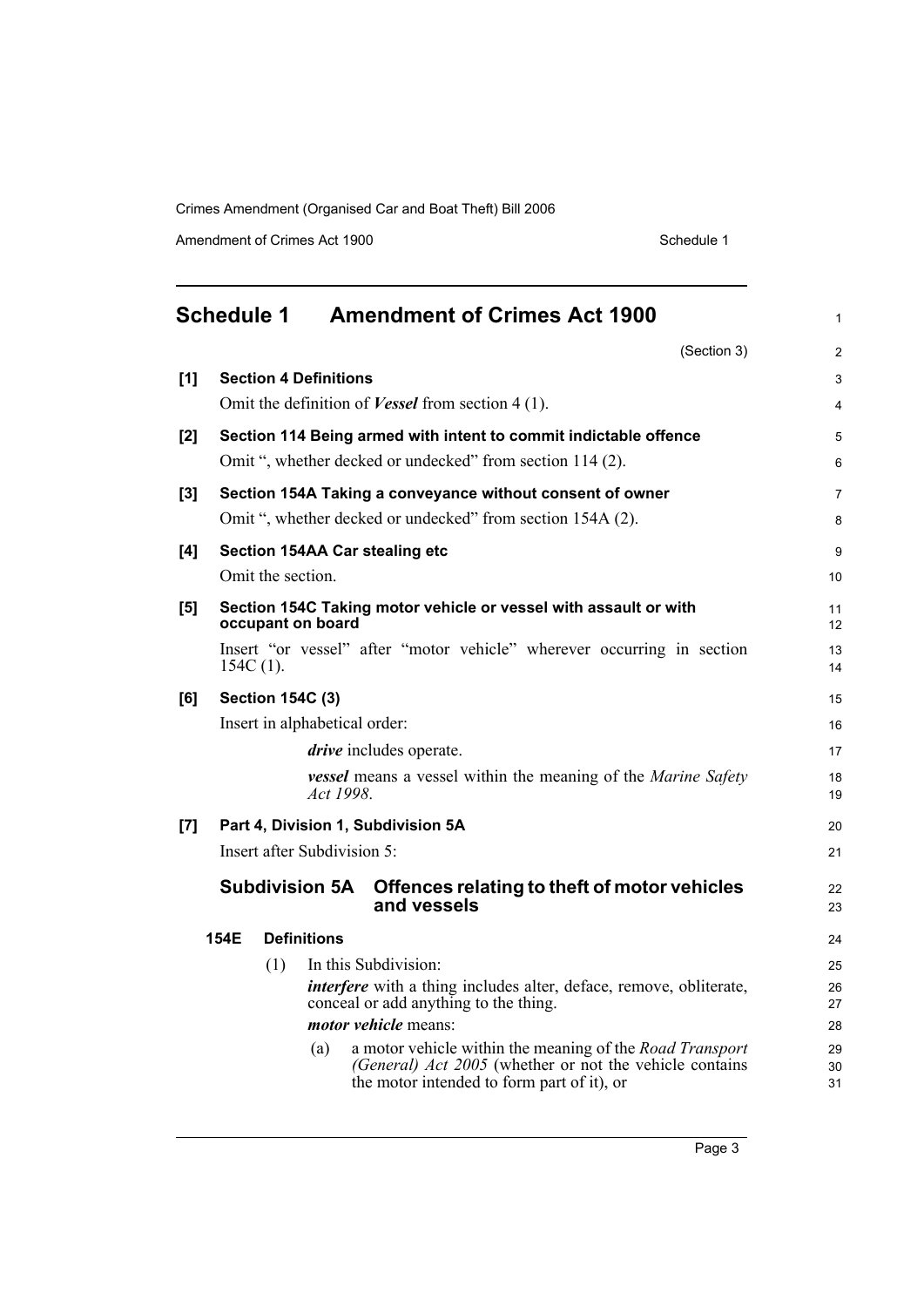Schedule 1 Amendment of Crimes Act 1900

|      |     | (b)<br>a motor intended to form part of, or capable of forming part<br>of, any such motor vehicle, or                                                                                                                                                                                                                      | 1<br>$\overline{2}$               |
|------|-----|----------------------------------------------------------------------------------------------------------------------------------------------------------------------------------------------------------------------------------------------------------------------------------------------------------------------------|-----------------------------------|
|      |     | any part of any such motor vehicle containing, or<br>(c)<br>consisting of, an identification plate for a vehicle under the<br>Motor Vehicle Standards Act 1989 of the Commonwealth.                                                                                                                                        | 3<br>$\overline{\mathbf{4}}$<br>5 |
|      |     | <i>unique identifier</i> means any numbers, letters, symbols or other<br>identification information:                                                                                                                                                                                                                       | 6<br>$\overline{7}$               |
|      |     | (a)<br>marked on or attached to a motor vehicle or vessel, or a<br>part of a motor vehicle or vessel, or                                                                                                                                                                                                                   | 8<br>$\boldsymbol{9}$             |
|      |     | (b)<br>marked on a thing that is designed to be attached to a motor<br>vehicle or vessel, or a part of the motor vehicle or vessel, or                                                                                                                                                                                     | 10<br>11                          |
|      |     | stored in electronic form in a part of a motor vehicle or<br>(c)<br>vessel,                                                                                                                                                                                                                                                | 12<br>13                          |
|      |     | for the primary purpose of:                                                                                                                                                                                                                                                                                                | 14                                |
|      |     | (d)<br>enabling a particular motor vehicle, vessel or part to be<br>distinguished from all other motor vehicles, vessels or<br>parts (including by enabling a part to be identified as a part<br>of a particular motor vehicle or vessel), or                                                                              | 15<br>16<br>17<br>18              |
|      |     | identifying different motor vehicle or vessel production<br>(e)<br>batches (including by enabling a part to be identified as a<br>part of a motor vehicle or vessel of a particular production<br>batch).                                                                                                                  | 19<br>20<br>21<br>22              |
|      |     | <b>vessel</b> means a vessel within the meaning of the <i>Marine Safety</i><br>Act 1998.                                                                                                                                                                                                                                   | 23<br>24                          |
|      | (2) | For the purposes of this Subdivision, a <i>part</i> of a motor vehicle or<br>vessel includes a thing (such as a key) manufactured in<br>connection with the motor vehicle or vessel that enables the<br>operation of the motor vehicle or vessel or prevents the<br>unauthorised operation of the motor vehicle or vessel. | 25<br>26<br>27<br>28<br>29        |
| 154F |     | Stealing motor vehicle or vessel                                                                                                                                                                                                                                                                                           | 30                                |
|      |     | A person who steals a motor vehicle or vessel is guilty of an<br>offence.                                                                                                                                                                                                                                                  | 31<br>32                          |
|      |     | Maximum penalty: imprisonment for 10 years.                                                                                                                                                                                                                                                                                | 33                                |
| 154G |     | Facilitating organised car or boat rebirthing activities                                                                                                                                                                                                                                                                   | 34                                |
|      | (1) | A person who facilitates a car or boat rebirthing activity that is<br>carried out on an organised basis knowing that:<br>it is a car or boat rebirthing activity, and<br>(a)                                                                                                                                               | 35<br>36<br>37                    |
|      |     |                                                                                                                                                                                                                                                                                                                            |                                   |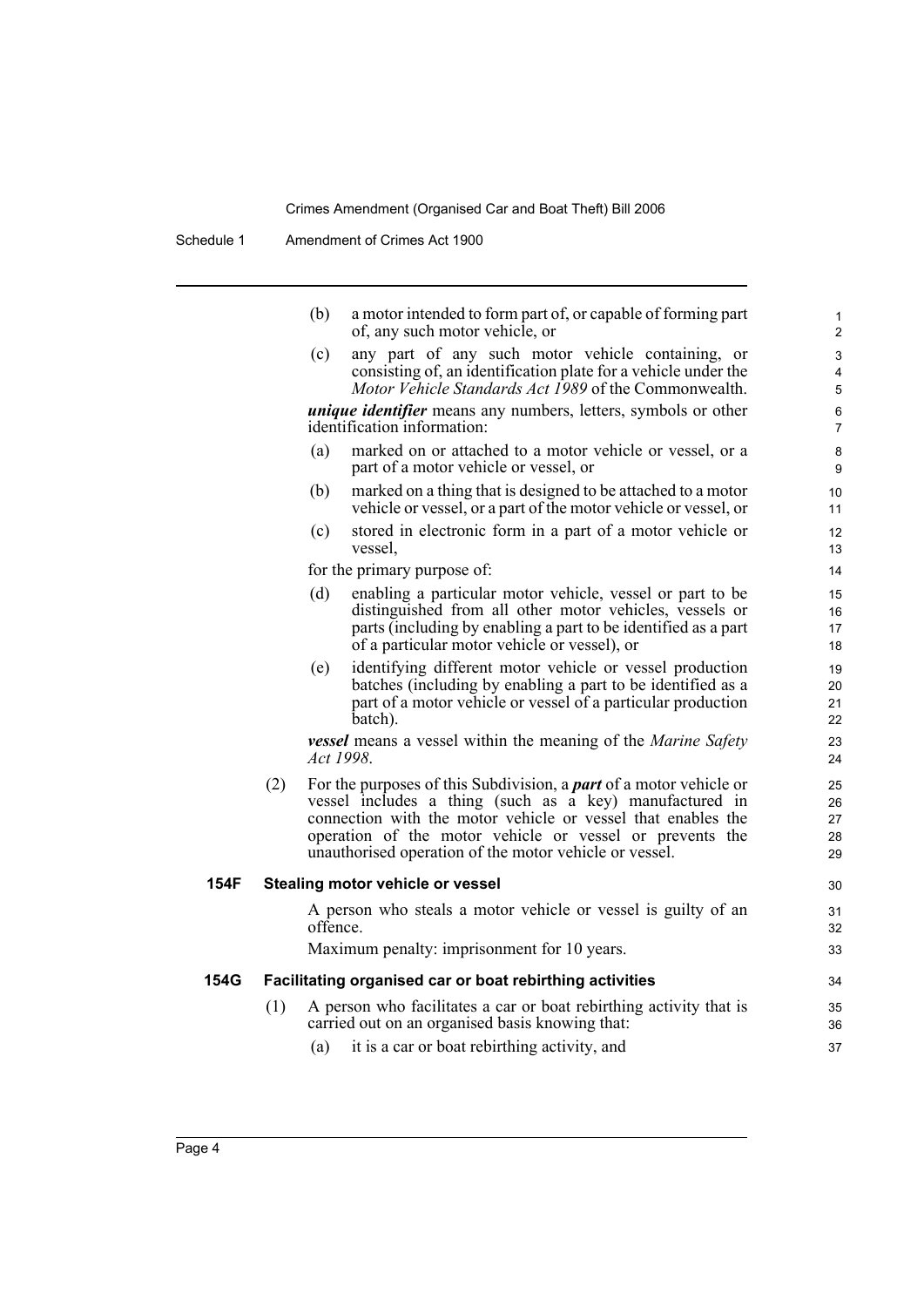Amendment of Crimes Act 1900 Schedule 1

|     | (b)                                         | it is carried out on an organised basis,                                                                                     | 1                       |  |
|-----|---------------------------------------------|------------------------------------------------------------------------------------------------------------------------------|-------------------------|--|
|     |                                             | is guilty of an offence.                                                                                                     | $\overline{\mathbf{c}}$ |  |
|     | Maximum penalty: imprisonment for 14 years. |                                                                                                                              |                         |  |
| (2) |                                             | For the purposes of this section, a car or boat rebirthing activity                                                          | 4                       |  |
|     |                                             | is an activity involving one or more of the following:                                                                       | 5                       |  |
|     | (a)                                         | the stealing of a motor vehicle or vessel or the receiving of<br>a stolen motor vehicle or stolen vessel,                    | 6<br>7                  |  |
|     | (b)                                         | the interference with a motor vehicle or vessel, or a part of                                                                | 8                       |  |
|     |                                             | a motor vehicle or vessel, or a unique identifier, for the<br>purpose of concealing the fact that a motor vehicle or         | 9<br>10                 |  |
|     |                                             | vessel, or any part of a motor vehicle or vessel, is stolen,                                                                 | 11                      |  |
|     | (c)                                         | the affixing of stolen parts to a motor vehicle or vessel,                                                                   | 12                      |  |
|     | (d)                                         | the interference with a unique identifier, being a unique                                                                    | 13                      |  |
|     |                                             | identifier that wholly or partly identifies a motor vehicle or                                                               | 14                      |  |
|     |                                             | vessel for registration under a law of any jurisdiction, for<br>the purpose of disguising or misrepresenting the identity of | 15<br>16                |  |
|     |                                             | a motor vehicle or vessel,                                                                                                   | 17                      |  |
|     | (e)                                         | the registration, in this or any other jurisdiction, of a stolen                                                             | 18                      |  |
|     |                                             | motor vehicle or stolen vessel, or of a motor vehicle or                                                                     | 19                      |  |
|     |                                             | vessel that has had stolen parts affixed to it,                                                                              | 20                      |  |
|     | (f)                                         | the supply of, or offering to supply, a stolen motor vehicle<br>or stolen vessel.                                            | 21<br>22                |  |
| (3) |                                             | A person <i>facilitates</i> a car or boat rebirthing activity if the person:                                                 | 23                      |  |
|     | (a)                                         | takes, or participates in, any step, or causes any step to be<br>taken, that is part of the activity, or                     | 24<br>25                |  |
|     | (b)                                         | provides or arranges finance for any step that is part of the                                                                | 26                      |  |
|     |                                             | activity, or                                                                                                                 | 27                      |  |
|     | (c)                                         | provides the premises in which any step that is part of the<br>activity is taken, or allows any step that is part of the     | 28<br>29                |  |
|     |                                             | activity to be taken in premises of which the person is the                                                                  | 30                      |  |
|     |                                             | owner, lessee or occupier or of which the person has the                                                                     | 31                      |  |
|     |                                             | care, control or management.                                                                                                 | 32                      |  |
| (4) | <i>basis</i> if:                            | A car or boat rebirthing activity is carried out on an <i>organised</i>                                                      | 33<br>34                |  |
|     | (a)                                         | it is planned, organised, structured or otherwise carried out                                                                | 35                      |  |
|     |                                             | in such a manner as to indicate that the activity is carried<br>out on more than one occasion and involves more than one     | 36                      |  |
|     |                                             | participant, and                                                                                                             | 37<br>38                |  |
|     | (b)                                         | it is carried out for profit or gain.                                                                                        | 39                      |  |
|     |                                             |                                                                                                                              |                         |  |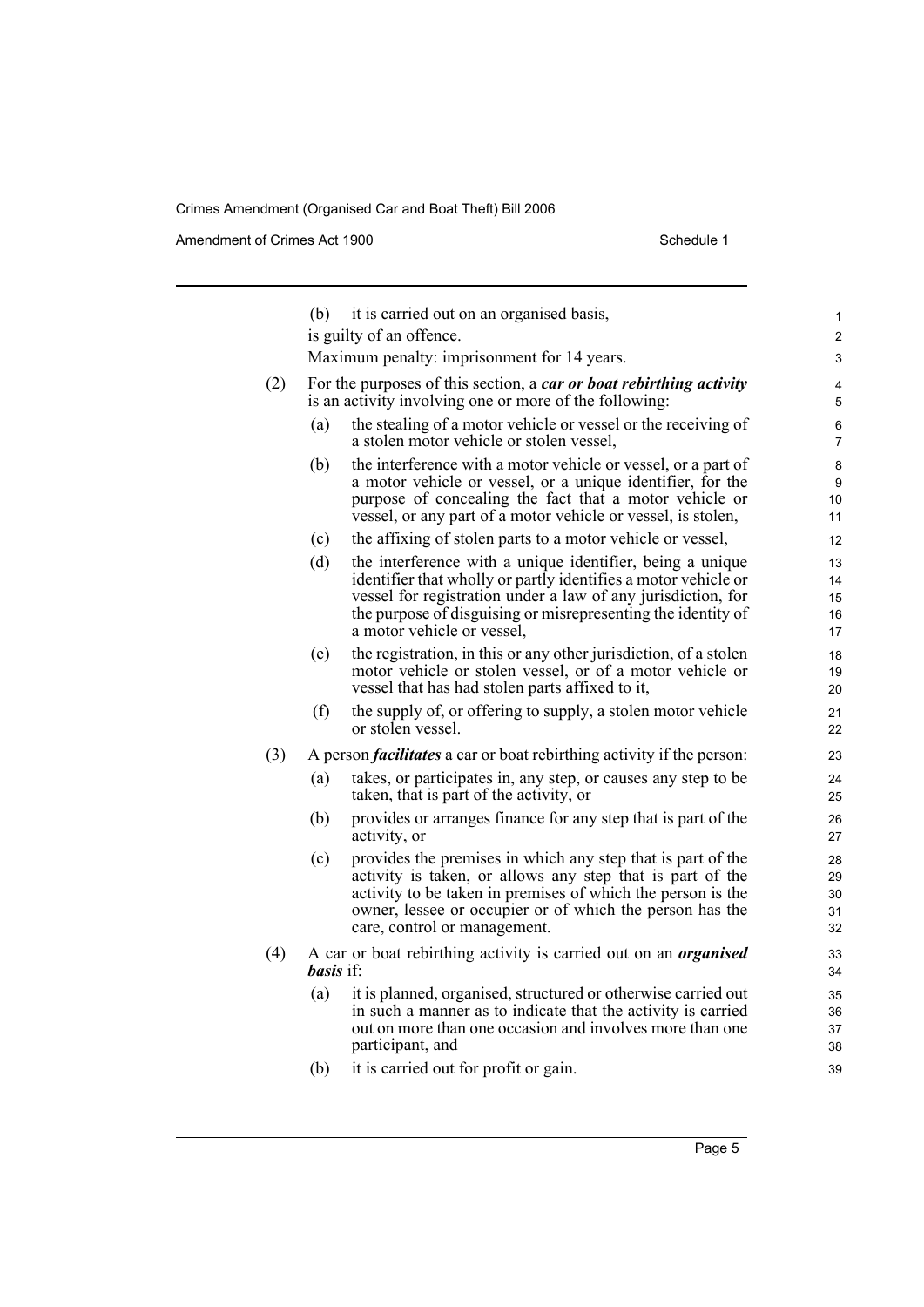|      | (5) |     | In proceedings for an offence against this section, for the purpose<br>of proving that an activity was carried out on an organised basis,<br>or that the accused knew it was carried out on an organised basis,<br>it is not necessary to prove:                                                                                   | $\mathbf{1}$<br>2<br>3<br>4      |
|------|-----|-----|------------------------------------------------------------------------------------------------------------------------------------------------------------------------------------------------------------------------------------------------------------------------------------------------------------------------------------|----------------------------------|
|      |     | (a) | that the accused knew any of the participants in the activity<br>or that any of the participants knew each other, or                                                                                                                                                                                                               | 5<br>6                           |
|      |     | (b) | that the activity was planned, organised, structured or<br>otherwise carried out under the direction of any particular<br>person or persons or in any hierarchical manner, or                                                                                                                                                      | $\overline{7}$<br>8<br>9         |
|      |     | (c) | that the same participants were involved on each occasion<br>on which the activity was carried out.                                                                                                                                                                                                                                | 10<br>11                         |
| 154H |     |     | Making, using and interfering with unique identifiers                                                                                                                                                                                                                                                                              | 12                               |
|      | (1) |     | A person who:                                                                                                                                                                                                                                                                                                                      | 13                               |
|      |     | (a) | dishonestly interferes with, or copies, a unique identifier,<br>or                                                                                                                                                                                                                                                                 | 14<br>15                         |
|      |     | (b) | possesses a motor vehicle or vessel, or a part of a motor<br>vehicle or vessel, with the intention of dishonestly<br>interfering with, or copying, a unique identifier, or                                                                                                                                                         | 16<br>17<br>18                   |
|      |     | (c) | dishonestly makes a unique identifier, or a purported<br>unique identifier, or                                                                                                                                                                                                                                                     | 19<br>20                         |
|      |     | (d) | knowingly induces another person to accept any<br>information attached to a motor vehicle, vessel or a part of<br>a motor vehicle or vessel as a genuine unique identifier for<br>the motor vehicle, vessel or part, when the information is<br>not in fact a genuine unique identifier for that motor<br>vehicle, vessel or part, | 21<br>22<br>23<br>24<br>25<br>26 |
|      |     |     | is guilty of an offence.                                                                                                                                                                                                                                                                                                           | 27                               |
|      |     |     | Maximum penalty: imprisonment for 7 years.                                                                                                                                                                                                                                                                                         | 28                               |
|      | (2) |     | For the purposes of this section, information is <i>attached</i> to a<br>motor vehicle, vessel or a part of a motor vehicle or vessel if it is:                                                                                                                                                                                    | 29<br>30                         |
|      |     | (a) | marked on or attached to the motor vehicle, vessel or part,<br><sub>or</sub>                                                                                                                                                                                                                                                       | 31<br>32                         |
|      |     | (b) | marked on a thing attached to the motor vehicle, vessel or<br>part, or                                                                                                                                                                                                                                                             | 33<br>34                         |
|      |     | (c) | stored in electronic form in a part of the motor vehicle or<br>vessel.                                                                                                                                                                                                                                                             | 35<br>36                         |
|      | (3) |     | In proceedings for an offence against this section, if it is<br>necessary to allege a person knowingly induced another person to<br>accept information attached to a motor vehicle, vessel or a part of                                                                                                                            | 37<br>38<br>39                   |
|      |     |     |                                                                                                                                                                                                                                                                                                                                    |                                  |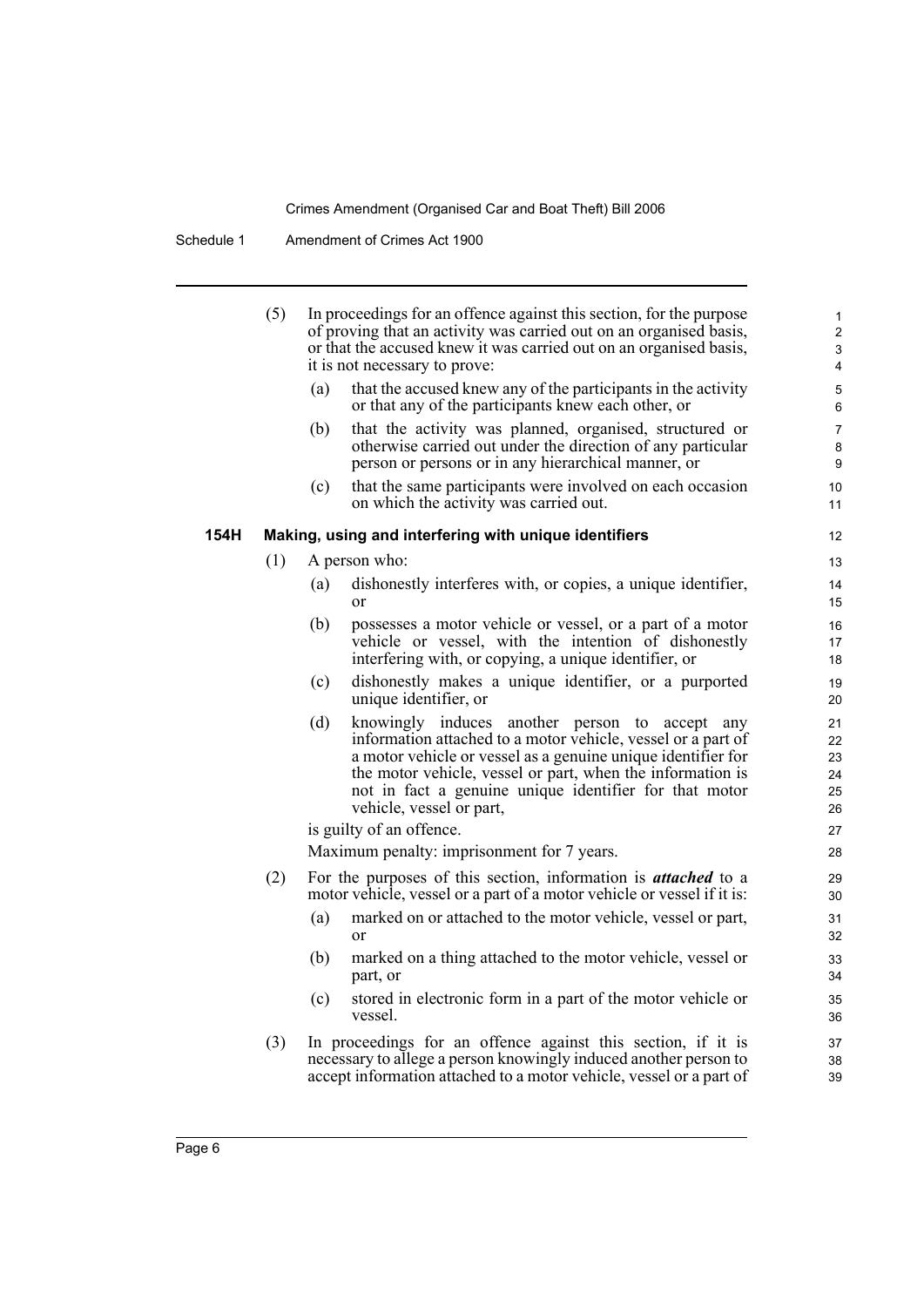Amendment of Crimes Act 1900 New York 1900 New York 1900 New York 1900 Schedule 1

a motor vehicle or vessel as a genuine unique identifier for the motor vehicle, vessel or part, it is not necessary to allege that the accused knowingly induced a particular person to accept the information as a genuine unique identifier. (4) In this section, a reference to inducing a person to accept information attached to a motor vehicle, vessel or a part of a motor vehicle or vessel as a genuine unique identifier includes a reference to causing a computer to respond to the information attached to the motor vehicle, vessel or part as if it were a genuine unique identifier. (5) In this section: *information* includes numbers, letters or symbols. **154I Possession of motor vehicle or vessel where unique identifier has been interfered with** (1) A person who dishonestly has possession of a motor vehicle or vessel, or a part of a motor vehicle or vessel, a unique identifier of which has been interfered with, is guilty of an offence. Maximum penalty: imprisonment for 5 years. (2) For the purposes of this section, a person *dishonestly* has possession of a thing if: (a) the person obtained or received the thing dishonestly, or (b) the person intends to register, supply or use the thing dishonestly. **154J Possession of vehicle identification plate not attached to motor vehicle** (1) A person is guilty of an offence if the person, without reasonable excuse, knowingly has possession of a vehicle identification plate not attached to the motor vehicle to which it relates. Maximum penalty: imprisonment for 5 years. (2) The onus of proof of reasonable excuse in proceedings for an offence against this section lies on the accused. (3) In this section: *motor vehicle* means a motor vehicle within the meaning of the *Road Transport (General) Act 2005* (whether or not the vehicle contains the motor intended to form part of it). *vehicle identification number* means a vehicle identification number allocated to a vehicle in accordance with the national standards under the *Motor Vehicle Standards Act 1989* of the Commonwealth. 1  $\overline{2}$ 3 4 5 6 7 8 9 10 11 12 13 14 15 16 17 18 19 20 21 22 23 24 25 26 27 28 29  $30$ 31 32 33  $34$ 35 36 37 38 39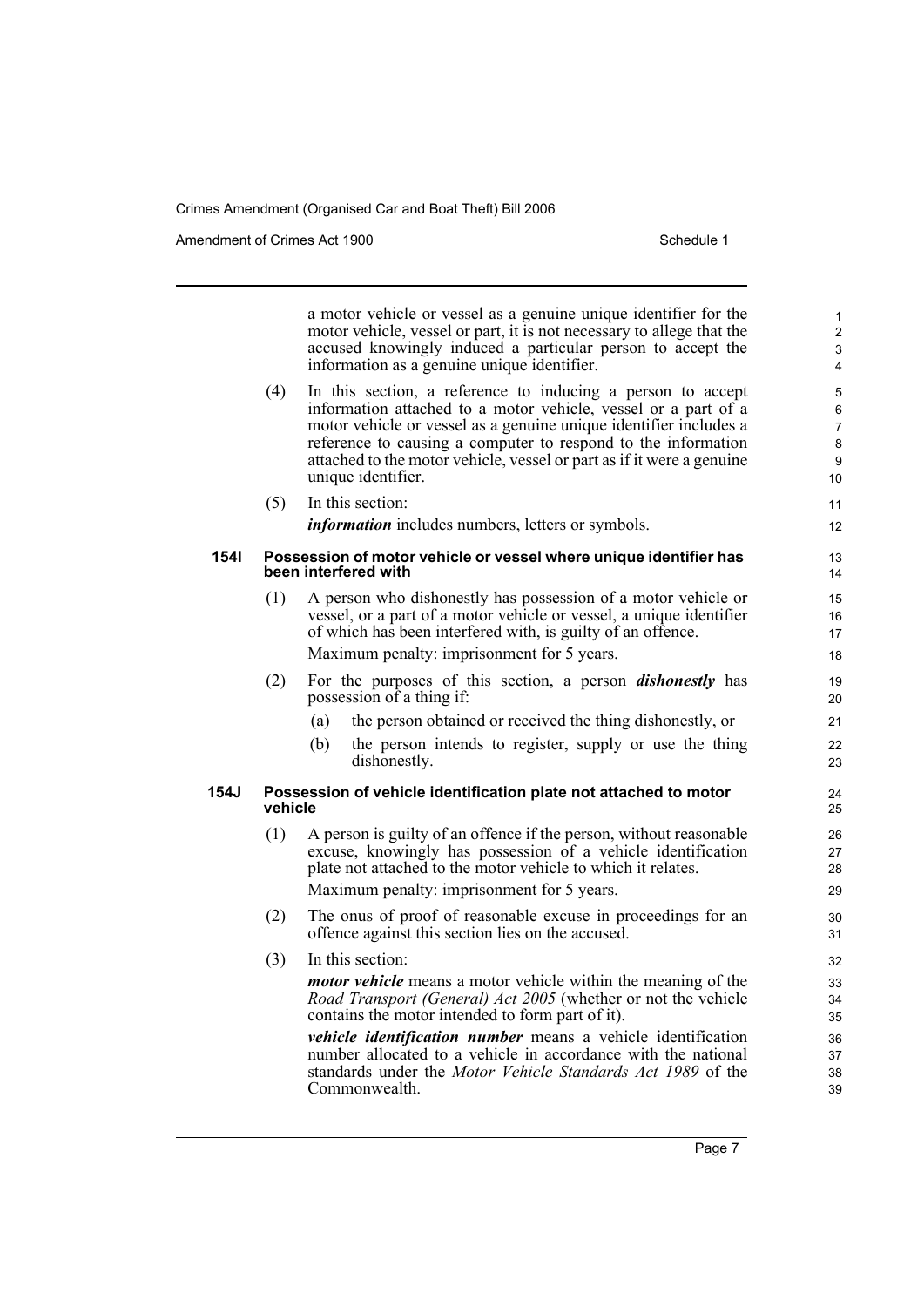|        | <i>vehicle identification plate</i> means a plate, label or other thing<br>that has a vehicle identification number on it, is designed to be<br>attached to a motor vehicle and which:          | $\mathbf{1}$<br>$\overline{2}$<br>$\mathbf{3}$ |
|--------|-------------------------------------------------------------------------------------------------------------------------------------------------------------------------------------------------|------------------------------------------------|
|        | enables the motor vehicle to be identified for the purposes<br>(a)<br>of registration under a law of any jurisdiction, or                                                                       | $\overline{4}$<br>5                            |
|        | includes information relating to the manufacture of the<br>(b)<br>motor vehicle or compliance with the national standards<br>under the Motor Vehicle Standards Act 1989 of the<br>Commonwealth. | 6<br>$\overline{7}$<br>8<br>9                  |
| [8]    | Section 188 Receiving stolen property where stealing a serious<br>indictable offence                                                                                                            | 10<br>11                                       |
|        | Insert "or a vessel or a vessel part," after "motor vehicle part," in section<br>$188(1)(a)$ .                                                                                                  | 12<br>13                                       |
| [9]    | <b>Section 188 (2)</b>                                                                                                                                                                          | 14                                             |
|        | Omit "section 154AA" from the definition of <i>motor vehicle</i> .                                                                                                                              | 15                                             |
|        | Insert instead "Subdivision 5A".                                                                                                                                                                | 16                                             |
| $[10]$ | <b>Section 188 (2)</b>                                                                                                                                                                          | 17                                             |
|        | Insert in alphabetical order:                                                                                                                                                                   | 18                                             |
|        | <b>vessel</b> means a vessel within the meaning of the <i>Marine Safety</i><br>Act 1998                                                                                                         | 19<br>20                                       |
| [11]   | Section 527C Persons unlawfully in possession of property                                                                                                                                       | 21                                             |
|        | Insert "or a vessel or a vessel part," after "motor vehicle part," in section<br>$527C(1)$ .                                                                                                    | 22<br>23                                       |
| $[12]$ | <b>Section 527C (3)</b>                                                                                                                                                                         | 24                                             |
|        | Omit "section 154AA" from the definition of <i>motor vehicle</i> .                                                                                                                              | 25                                             |
|        | Insert instead "Subdivision 5A of Division 1 of Part 4".                                                                                                                                        | 26                                             |
| $[13]$ | <b>Section 527C (3)</b>                                                                                                                                                                         | 27                                             |
|        | Omit ", whether decked or undecked," from the definition of <i>premises</i> .                                                                                                                   | 28                                             |
| [14]   | <b>Section 527C (3)</b>                                                                                                                                                                         | 29                                             |
|        | Insert in alphabetical order:                                                                                                                                                                   | 30                                             |
|        | vessel means a vessel within the meaning of the Marine Safety<br>Act 1998.                                                                                                                      | 31<br>32                                       |
|        |                                                                                                                                                                                                 |                                                |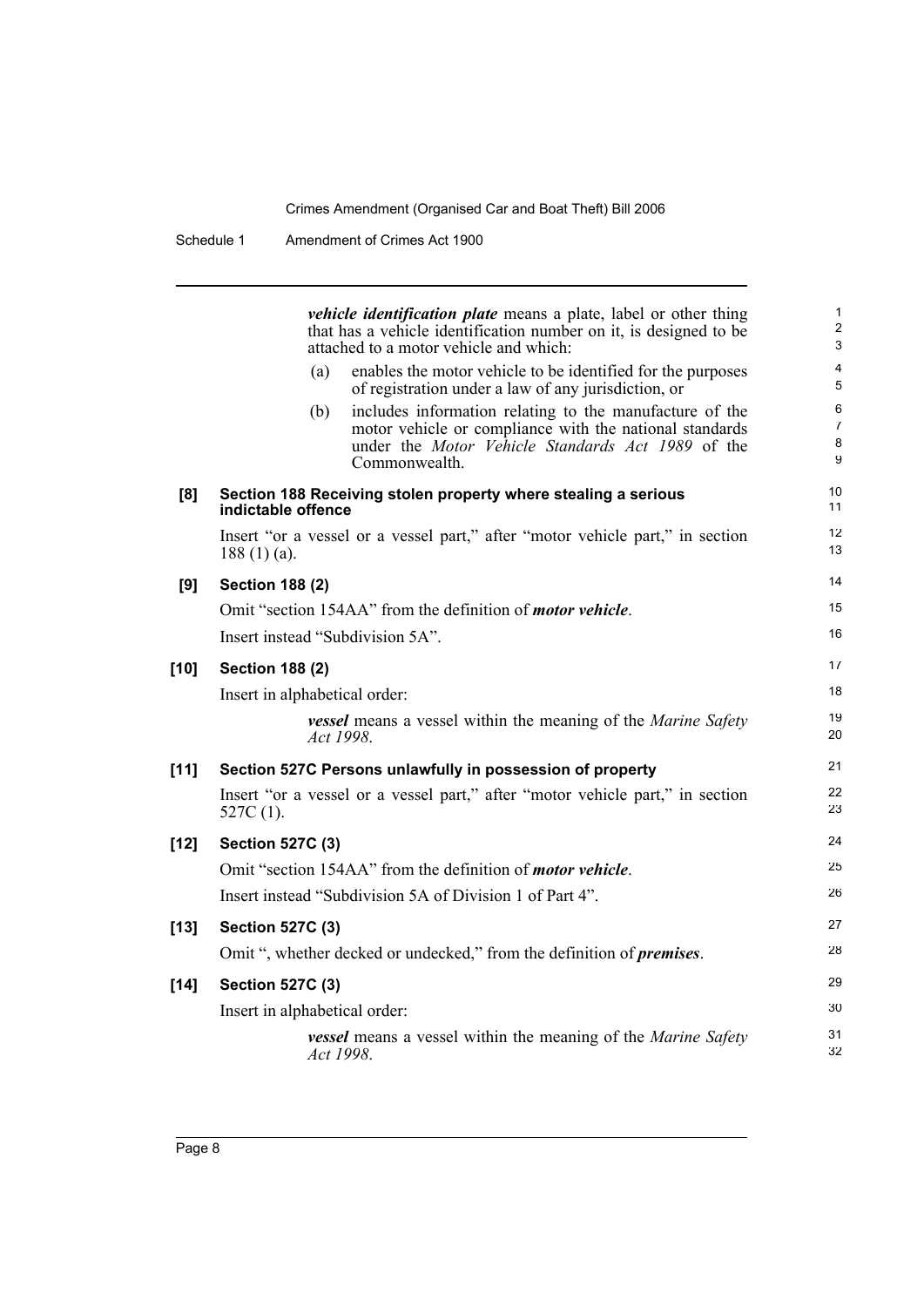Amendment of Crimes Act 1900 Schedule 1

| [15] | Section 546B Convicted persons found with intent to commit offence |  |
|------|--------------------------------------------------------------------|--|
|      | Omit ", whether decked or undecked," from section 546B (2).        |  |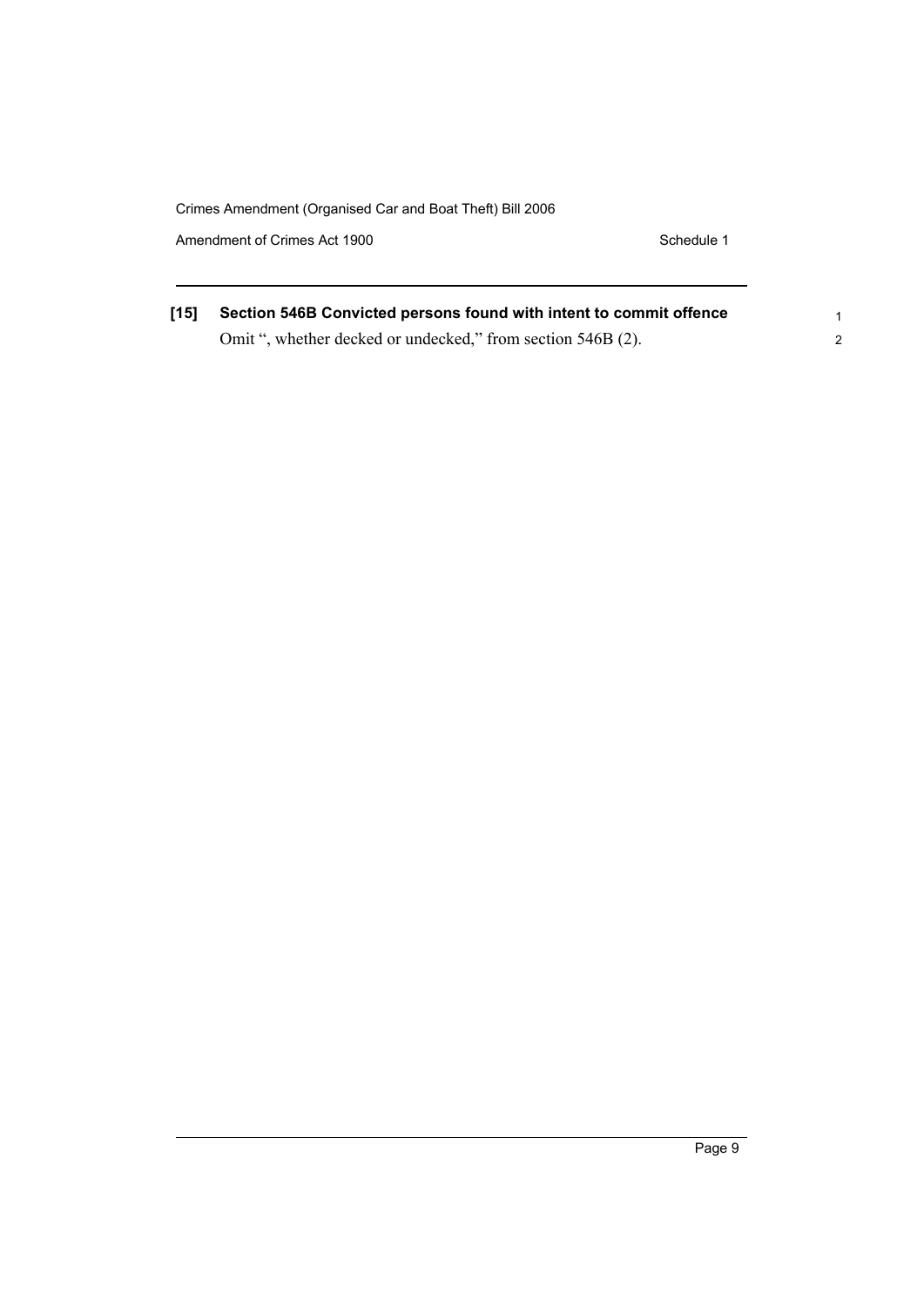|                  | <b>Schedule 2</b><br><b>Consequential amendments</b>                                                                   | 1      |
|------------------|------------------------------------------------------------------------------------------------------------------------|--------|
|                  | (Section 4)                                                                                                            | 2      |
| 2.1              | <b>Bail Act 1978 No 161</b>                                                                                            | 3      |
|                  | Section 8C Presumption against bail for certain repeat property<br>offenders                                           | 4<br>5 |
|                  | Omit "or 154C" from paragraph (a) of the definition of <b>serious property</b><br><i>offence</i> in section 8C $(4)$ . | 6<br>7 |
|                  | Insert instead ", 154C or 154F".                                                                                       | 8      |
| 2.2 <sub>2</sub> | <b>Criminal Procedure Act 1986 No 209</b>                                                                              | 9      |
| [1]              | Schedule 1 Indictable offences triable summarily                                                                       | 10     |
|                  | Insert ", 154F" after "154D" in clause 9 in Table 1.                                                                   | 11     |
| $[2]$            | Schedule 1, Table 2, clause 4 Other property offences                                                                  | 12     |
|                  | Insert ", 154H, 154I or 154J" after "154A".                                                                            | 13     |
| 2.3              | Motor Dealers Act 1974 No 52                                                                                           | 14     |
| [1]              | Section 12 Grounds on which application to be granted or refused                                                       | 15     |
|                  | Omit "section 154AA" wherever occurring in section 12 (2) (i) and (4) (k).                                             | 16     |
|                  | Insert instead "Subdivision 5A of Division 1 of Part 4".                                                               | 17     |
| [2]              | <b>Section 20D Notices to show cause</b>                                                                               | 18     |
|                  | Omit "section 154AA" wherever occurring in section 20D (1) (d1).                                                       | 19     |
|                  | Insert instead "Subdivision 5A of Division 1 of Part 4".                                                               | 20     |
| $2.4^{\circ}$    | <b>Motor Vehicle Repairs Act 1980 No 71</b>                                                                            | 21     |
| [1]              | Section 18 Refusal of application for licence                                                                          | 22     |
|                  | Omit "section 154AA" wherever occurring in section 18 (1) (j) and (3) (k).                                             | 23     |
|                  | Insert instead "Subdivision 5A of Division 1 of Part 4".                                                               | 24     |